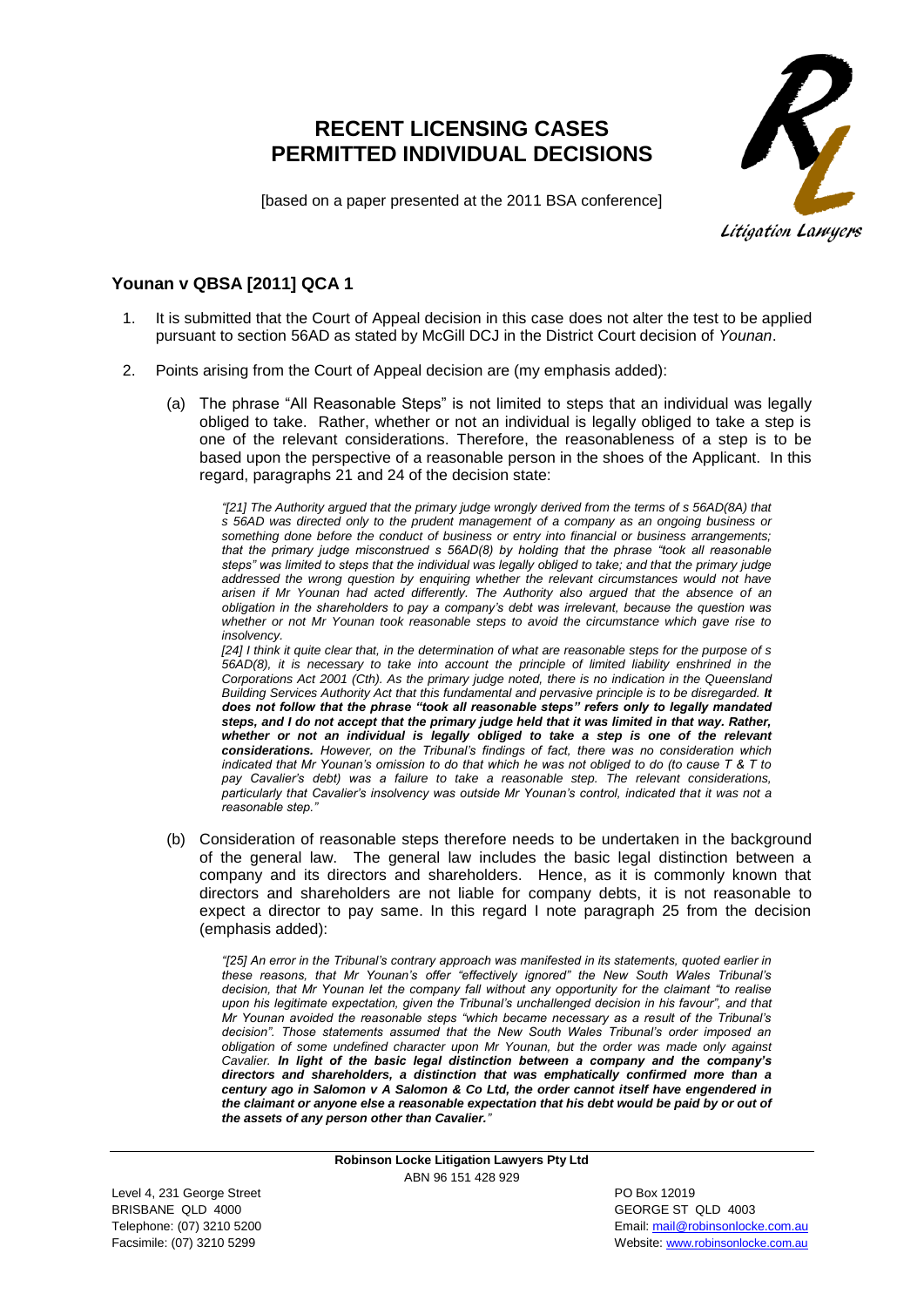(c) Accordingly, it could not be said that it is a reasonable step for a director to cause further money to be injected into a company that was not trading and "*when he knows it is irredeemably insolvent and the money would never be repaid*". In this regard, paragraph 26 of the decision states (emphasis added):

*"[26] What circumstance then justified a conclusion that Mr Younan's failure to cause T & T to lend money to Cavalier was an omission to take a reasonable step to avoid "the continuation of an unsatisfied judgment and an unchallenged statutory demand, which gave rise to the liquidation of Cavalier"? As I have indicated, the principle of limited liability required rejection of the view that the mere fact that T & T owned most of the shares in Cavalier itself justified such a conclusion. The circumstance upon which the Authority's argument focussed was that Mr Younan had earlier caused T & T to lend money to Cavalier. That could not itself make it reasonable for Mr Younan to cause T & T to lend further money to Cavalier once Mr Younan knew that it was irremediably insolvent and the money would never be repaid. I would reach that conclusion even without reference to the possible consequences for Mr Younan in taking such a step in light of the statutory obligations applicable to him in his capacity as a director of T & T, but the primary judge's discussion of those possible consequences points in the same direction."*

- (d) The statement by the Court of Appeal that it is not a reasonable step to inject funds into a company is a logical result from application of the corporate veil principle. However, that comment should be considered in the context of the operations of the company [note - at paragraphs [10] to [12] of the decision, it is clear that Cavalier Homes was not trading.]
- (e) In a company that continues to trade, it would be insolvent trading to incur debts when the company was not able to pay those debts. Hence, in a going concern business, bearing in mind that further debts will be incurred, it must surely be a reasonable step to ensure that the business is adequately capitalised. This is enshrined in the concepts of insolvent trading in the Corporations Act, in the Net Tangible Asset and current ratio contained in the FRL. It is also a standard principle of accountancy. Hence, where a company is continuing to trade, there may well be a requirement to inject funds.
- (f) If a director depleted the company's assets by taking from the assets of the company for inter-company loans, surely the reasonableness of making that loan is relevant. Hence, it is submitted that where a company's resources have intentionally been depleted for a purpose, then it is be a reasonable step to replenish the assets by injection of funds.

## **HENLEY v QBSA [2010] QCAT 242**

3. Some factors, common to the general conduct of a business were discussed in *Henley v QBSA* [2010] QCAT 242 at 55:

*"55. The [Corporations Act 2001](http://www.austlii.edu.au/au/legis/cth/consol_act/ca2001172/) requires all companies to keep written financial records that correctly record*  and explain their transactions and financial position and performance. In addition, the financial records must *enable true and fair financial statements to be prepared and they must be able to be audited for all companies*  requiring audit. Financial records must be kept for seven years. The statutory duties not to trade while insolvent and to prepare true and fair financial statements give rise to personal liability. Breaches of duty about insolvent *trading apply only to directors, not officers. Directors should ensure: the highest calibre of staff are employed; the company audit processes are defined and accurate; reports are accurate and timely; independent professional advice is obtained in the event of any concerns the directors have. It is crucial that directors understand what is required by the law and ensure the rigorous and transparent processes are in place so that effective decision-making can take place. If a Director has difficulty understanding the financial records than he needs to get advice because the onus is on him at all times to have a good understanding of the financial position of the company.*

*56. A director should be vigilant to observe signs of insolvency. The earlier warning signs or signals are detected and acted upon, the more likely it is that the company will be able to survive. Some warning signals*  are: evidence of breakdowns in internal controls; financial reports not been provided to directors; evidence of worsening financial situation such as high and increasing gearing; deteriorating profitability or continuing trading *losses and selling of significant assets to help provide needed a finance; evidence of negligent or incompetent management and lack of risk management planning.*

*57. Directors can reduce the risk of trading while insolvent by the conduct of board meetings and provision of*  reports to the board should assist this. Individual director should obtain information about the company's *operations and be active at board meetings. The Australian Securities and Investments Commission Practice Note 22 mentions the following for directors to consider in forming their opinion as to the company's solvency: review of profit and cash flow forecasts; ability to realize current assets, particularly inventories and receivables;*  ability to meet suppliers credit terms; removal of financial support by major lenders; and effects of contingent *liabilities"*